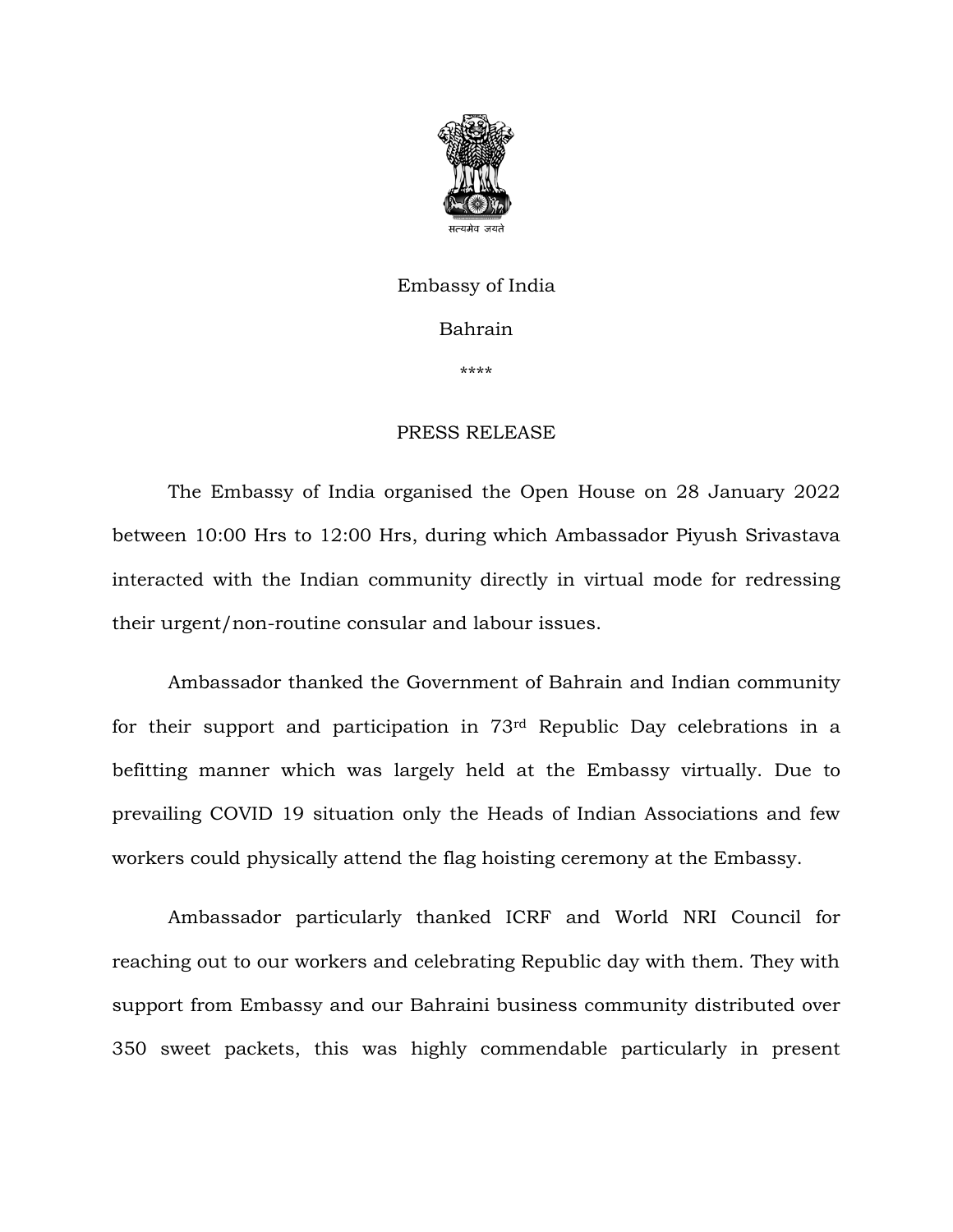circumstances, when our workers couldn't physically come to Embassy for Republic day celebrations.

On occasion of Republic Day, Indian Ladies Association curated and dedicated an Ayurvedic Garden in the Embassy of India, Bahrain. Mission has also established under the theme "Local goes Global", a Tribes India [#Atmanirbhar](https://www.facebook.com/hashtag/atmanirbhar?__eep__=6&__cft__%5b0%5d=AZXoB4pkaSwpm_b1mrigEUp3JsVONmD_uaSbp0kYK7_bpXLdzTI-vqZRudfXN2upVDi0pqYW_81zy_lK2wqqUDi9x3BsXfRQv1Mi8nD4eTQFB3O4DG84ObI6IB70Gzrlxq0&__tn__=*NK-R) Corner at Embassy premises. Ambassador invited Indian Community to visit these as and when COVID situation improves.

In continuation with the Embassy's measures to make its services convenient and easily accessible by the public the Embassy's new user friendly website [www.eoibahrain.gov.in](http://www.eoibahrain.gov.in/?fbclid=IwAR0m7Ip68kKaiCeg3adim0tqOnBxefQ7fcEwE7E3P4X7-rSmV3VKVYoWp6A) was also launched which offers a better user interface and design. The recently launched consular appointment app EOIBhCONNECT is functioning normally. Similarly the new location of IVS centre at Dana Mall is also fully functional.

Ambassador briefed the community members about India's efforts, both at domestic as well as on global front, in fight against COVID 19 pandemic. In light of significant increase in infection due to COVID variant Omicron, Ambassador encouraged the community members to take all necessary precautions and follow Kingdom's COVID advisory and protocols.

Ambassador also thanked the local authority and Indian community organizations for all support and help due to which Mr. Siby Mathew could finally return to India after more than 25 years as well as domestic worker Ms. Lovepreet could be successfully repatriated.